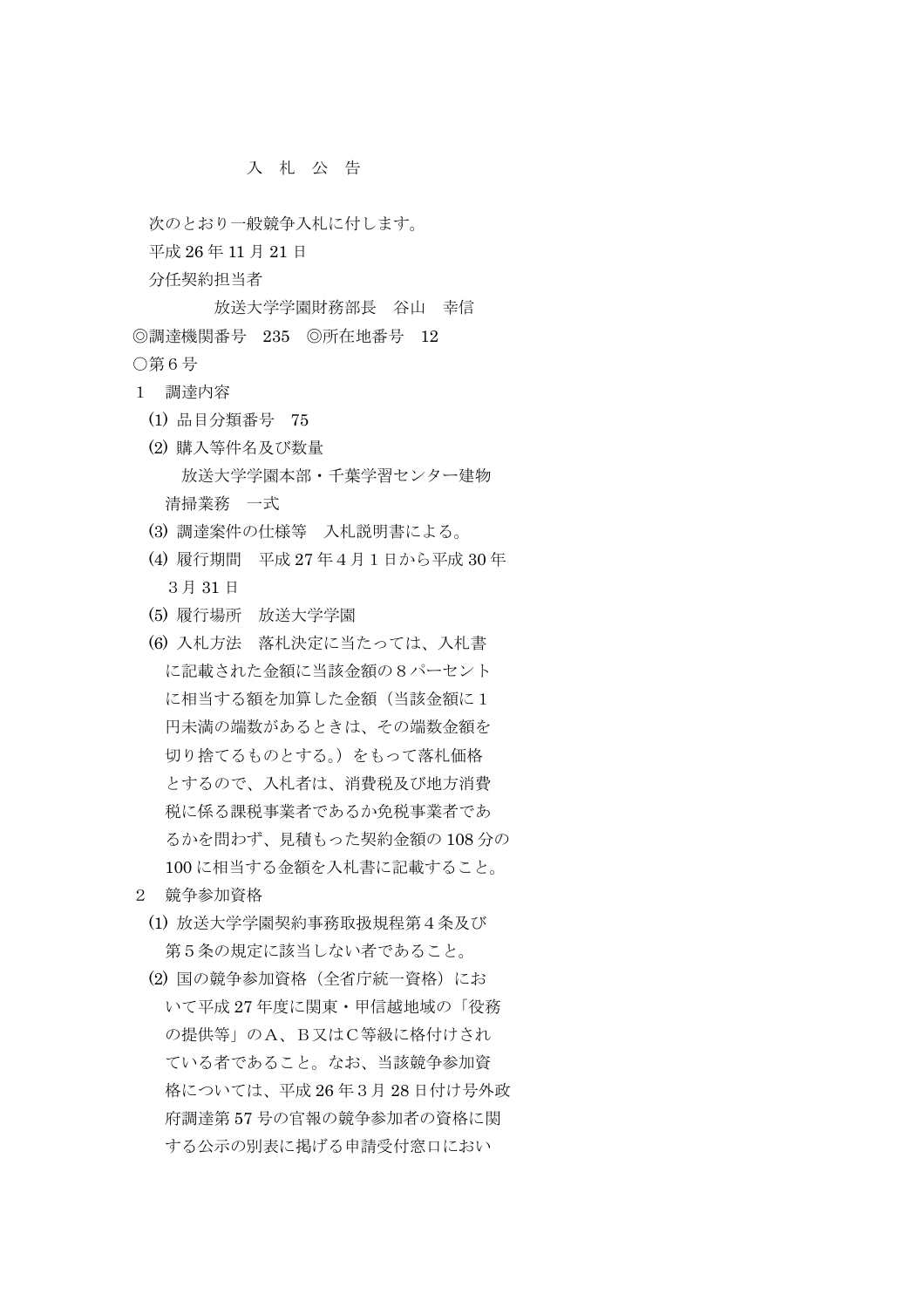て随時受け付けている。

- (3) 放送大学学園から取引停止の措置を受けて いる期間中の者でないこと。
- 3 入札書の提出場所等
	- (1) 入札書の提出場所、契約条項を示す場所、 入札説明書の交付場所及び問合せ先 〒261- 8586 千葉県千葉市美浜区若葉2-11 放送 大学学園財務部経理課用度第1係 矢島 裕子 電話 043-298-4228
	- (2) 入札説明書の交付方法 本公告の日から上 記3(1)の交付場所にて交付する。
	- (3) 入札書の受領期限 平成 27 年1月 16 日 17 時 00 分
	- (4) 開札の日時及び場所 平成 27 年1月 26 日 14 時 00 分 放送大学学園管理棟2階入札室
- 4 その他
	- (1) 契約手続において使用する言語及び通貨 日本語及び日本国通貨。
	- (2) 入札保証金及び契約保証金
		- 入札保証金 免除。

 契約保証金 落札者は,保険会社との間に放 送大学学園を被保険者とする履行保証契約( 契約金額の100分の10以上)を締結し, 保険証券を提出しなければならない。

- (3) 入札者に要求される事項 この一般競争に 参加を希望する者は、封印した入札書に本公 告に示した特定役務を履行できることを証明 する書類を添付して入札書の受領期限までに 提出しなければならない。入札者は、開札日 の前日までの間において、分任契約担当者か ら当該書類に関し説明を求められた場合は、 それに応じなければならない。
- (4) 入札の無効 本公告に示した競争参加資格 のない者の提出した入札書、入札者に求めら れる義務を履行しなかった者の提出した入札 書、その他入札説明書による。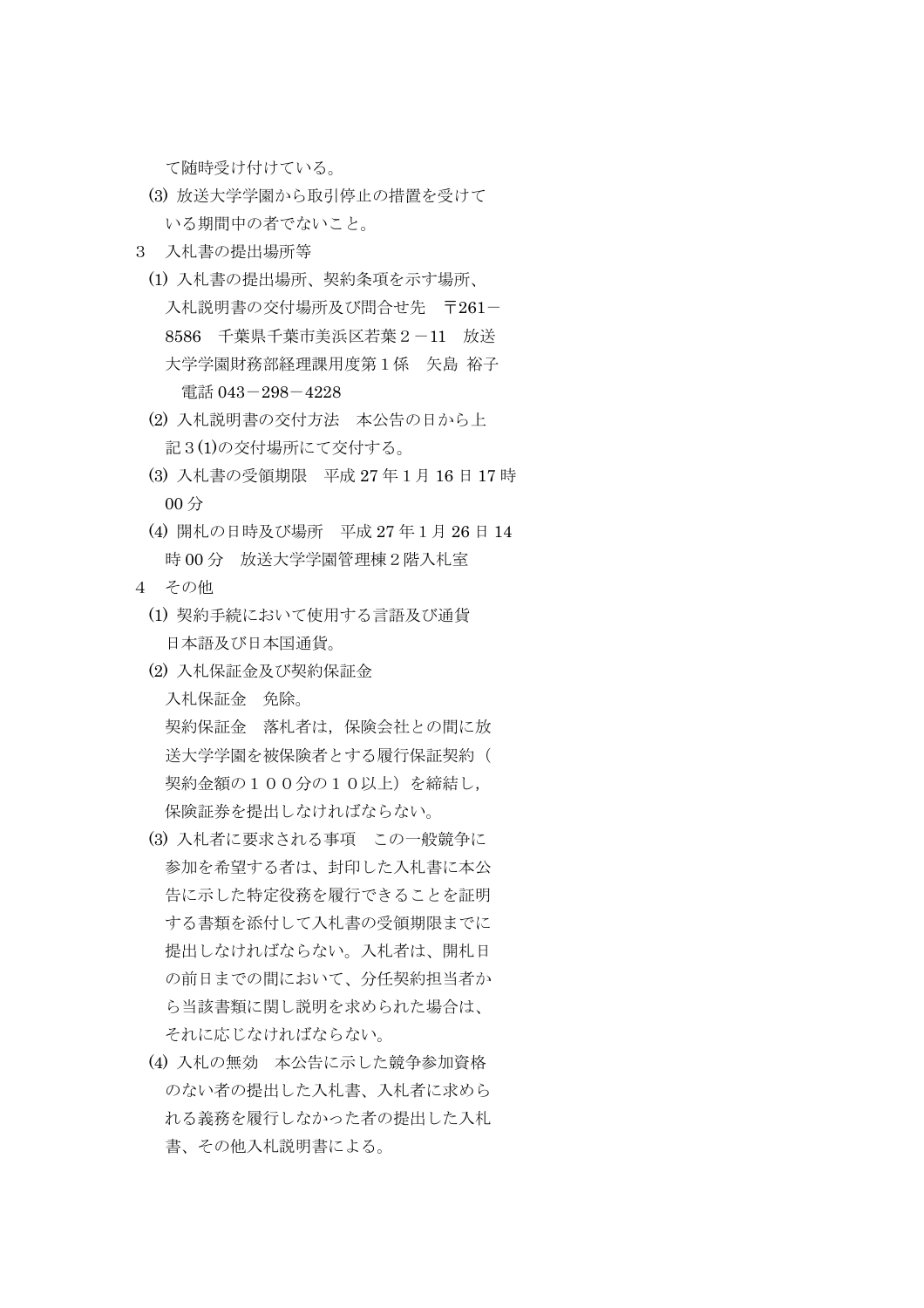- (5) 契約書作成の要否 要。
- (6) 落札者の決定方法 本公告に示した特定役 務を履行できると分任契約担当者が判断した 入札者であって、放送大学学園契約事務取扱 規程第 11 条の規定に基づいて作成された予定 価格の制限の範囲内で最低価格をもって有効 な入札を行った入札者を落札者とする。
- (7) 手続における交渉の有無 無。
- (8) その他 詳細は、入札説明書による。
- 5 Summary
	- (1) Official in charge of disbursement of the procuring entity: Yukinobu Taniyama, Director Department of Finance,The Foun dation for the Open University of Japan
	- (2) Classification of the services to be p rocured : 75
	- (3) Nature and quantity of the services to be required : Building cleaning work at The Open University of Japan (Headquart ers) and Chiba Study Center 1 Set
	- (4) Fulfillment period : From 1 April, 201 5 through 31 March, 2018
	- (5) Fulfillment place : The Foundation for the Open University of Japan
	- (6) Qualifications for participating in th e tendering procedures : Suppliers eligi ble for participating in the proposed te nder are those who shall :
		- A not come under Article 4 and 5 of th e Regulation concerning the Contract f or The Foundation for the Open Univers ity of Japan,
		- B have the Grade A, Grade B or Grade C qualification during fiscal 2015 in t he Kanto・Koshinetsu area in offer of services for participating in tenders